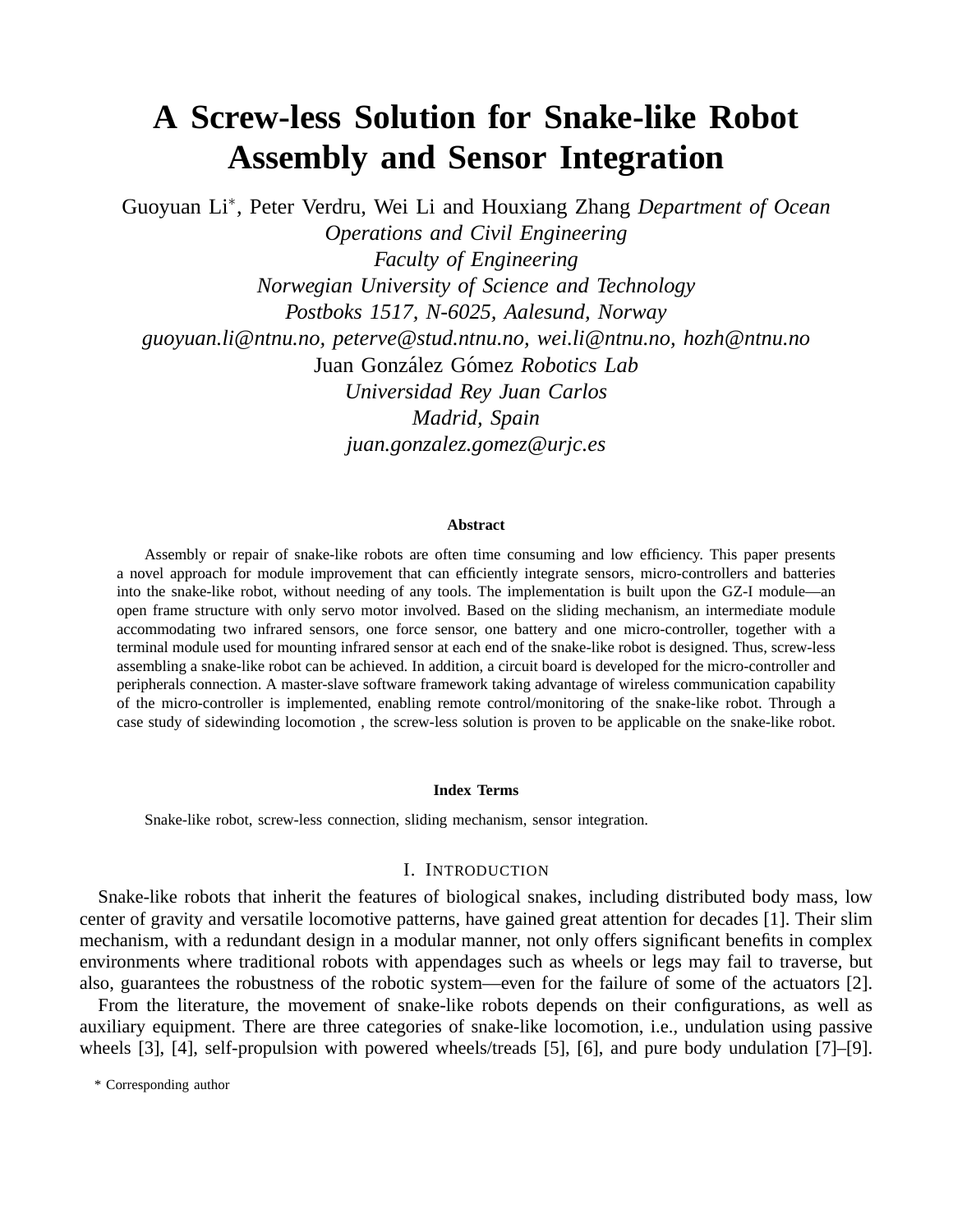Through these diverse of prototypes, it is evident that the design of snake-like robots evolutes towards more flexible motion mode, from planar movement to 3D gaits. A modular design in conjunction with a pitch-yaw configuration is found to be flexible enough to realize different gaits, including sidewinding, turning, rolling and rotating [8], [9].

Modularization, taking advantage of identical modules and its lower design cost, is a popular way used for designing snake-like robots. In general, a simple module consists of an actuator and a frame to hold it, producing 180° rotation in one degree of freedom (DOF) [7]–[11]. Higher DOF can also be achieved within one module at the expense of a more complicated structure with more components involved [12]. Depending on the control architecture, e.g., in a distributed implementation manner, a micro-controller may be integrated into the module for control purpose. Based on that, the module can further be equipped with on-board sensors, such as accelerometer, gyroscope and force/torque sensors, for a better perception of environment and sophisticated reaction [13], [14]. The module structure becomes complex with integration of multiple sensors. A tradeoff between module size and the number of sensors must be balanced, so as to achieve a compact design while possessing enough perceptual ability.

In order to assemble modules into a snake-like robot, screws, bolts and nuts are needed to secure the connection between modules. If there is no independent battery, wires must go through each module for power transmission. In addition, there will be more wires if communication between modules is taken into account. Therefore, assembly of a modularized snake-like robot requires extra tools and patience, and is not as easy as putting a plug into a socket. Similarly, replacing components for the snake-like robot is also tough. Nothing is more annoying than dissembling and reassembling any components for the robot. Some attempts have been made to ease the problem to some extent. For example, Krupke et al. use magnets for module connecting [15]. Although the method works, it is still not efficient enough to assemble a modularized snake-like robot, especially in terms of the wires, the screws and the sensors.

Our on-going project aims to develop a new snake-like modular robot that is simple to be reproduced via fast prototyping, and is easy to configure and add sensors. In this paper, we focus on developing a valid method to simplify the procedure of module connection and sensor integration. The contribution of the paper lies in two aspects. First, a screw-less solution is proposed that modules with such characteristics could be easily produced, put together and taken apart with a minimal number of tools. Second, a real snake-like robot has been implemented to verify the effectiveness of the proposed method.

The rest of the paper is organized as follows. Section II describes the system requirements of the snakelike robot. In Section III, 3D model design for an intermediate component and a terminal component based on a slide mechanism is presented in detail. Section IV introduces the hardware and the software realization. Experiment results are shown in Section V, which is followed by conclusion and future work.

# II. DESIGN GOALS

Developing a snake-like robot from scratch or based on off-the-shelf modules is a trade-off that one must consider at the beginning. On the one hand, starting from the scratch will free the mind for mechanical design and enable the customization of all the components. The downside is time consuming. On the other hand, if the development is based on certain existing model, time used for module design can be reduced but constraints for further integration may raise later on.

In this project, we take the latter alternative, i.e. choosing an existing model as the basis and then expanding its function. The GZ-I module [8], which is an improved version of Y1 module designed by Gonzalez-Gomez et. al [10], features low-cost and simple structure and is thus considered a suitable choice for our project. Through 3D-printing, rapid prototyping of GZ-I is feasible, as shown in Fig. 1. The printed module is stiff enough to support the servo motor rotation and collision on the ground.

As the design goals, improvements will be made based on the GZ-I module towards: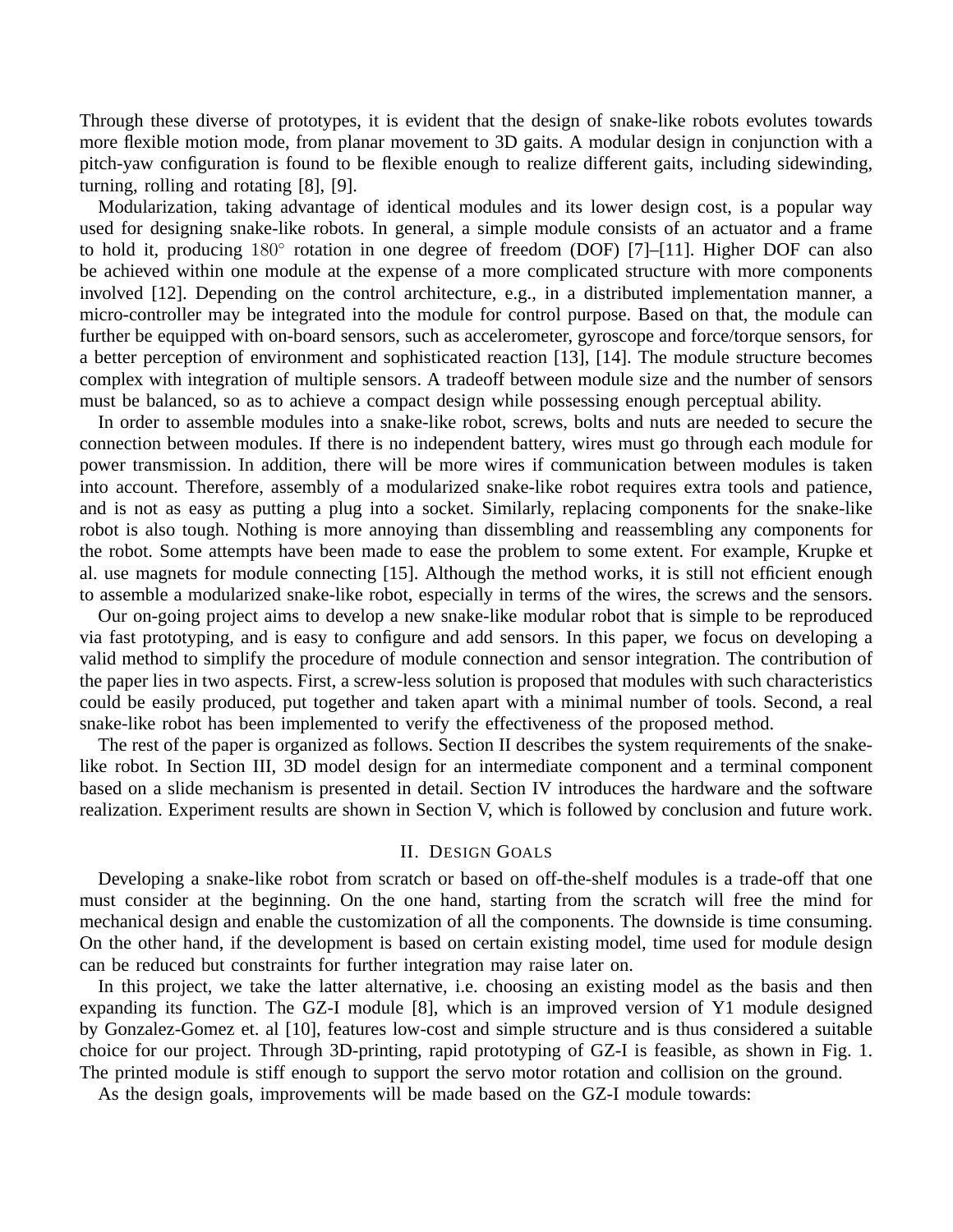

#### Fig. 1. 3D printed GZ-I module.

TABLE I SPECIFICATION OF INTEGRATED COMPONENTS IN ONE MODULE

| Component     | Size                                              | Range            | Number   |
|---------------|---------------------------------------------------|------------------|----------|
| Circuit board | $158.4 \times 44.5 \times 20.0$ mm                |                  |          |
| LiPo battery  | $45.0 \times 34.5 \times 6.2$ mm   3.7V/2000mAh   |                  |          |
|               | Infrared sensor $29.5 \times 13.0 \times 13.5$ mm | $4{\sim}30$ cm   | $2\sim3$ |
| Force sensor  | $16.0 \times 40.0 \times 0.4$ mm                  | $0.1{\sim}10$ kg |          |

- 1) easy to plug-in/out other modules;
- 2) easy to mount/dis-mount sensors;
- 3) as less wire connection as possible between modules.

Following the last item, GZ-I will be expanded to be equipped with an onboard battery, forming a selfpowered module. Moreover, wireless device will be added on the module. Thus, no wires will be needed between the modules. A circuit board including the controller and peripheral connection is considered to add into the module. The initial attempt will also integrate two types of sensors, i.e., the infrared sensor and the force sensor for collision avoidance and gait stability analysis. Table I lists the specification of all the components that will be added onto the GZ-I module.



Fig. 2. 3D printed sliding connector.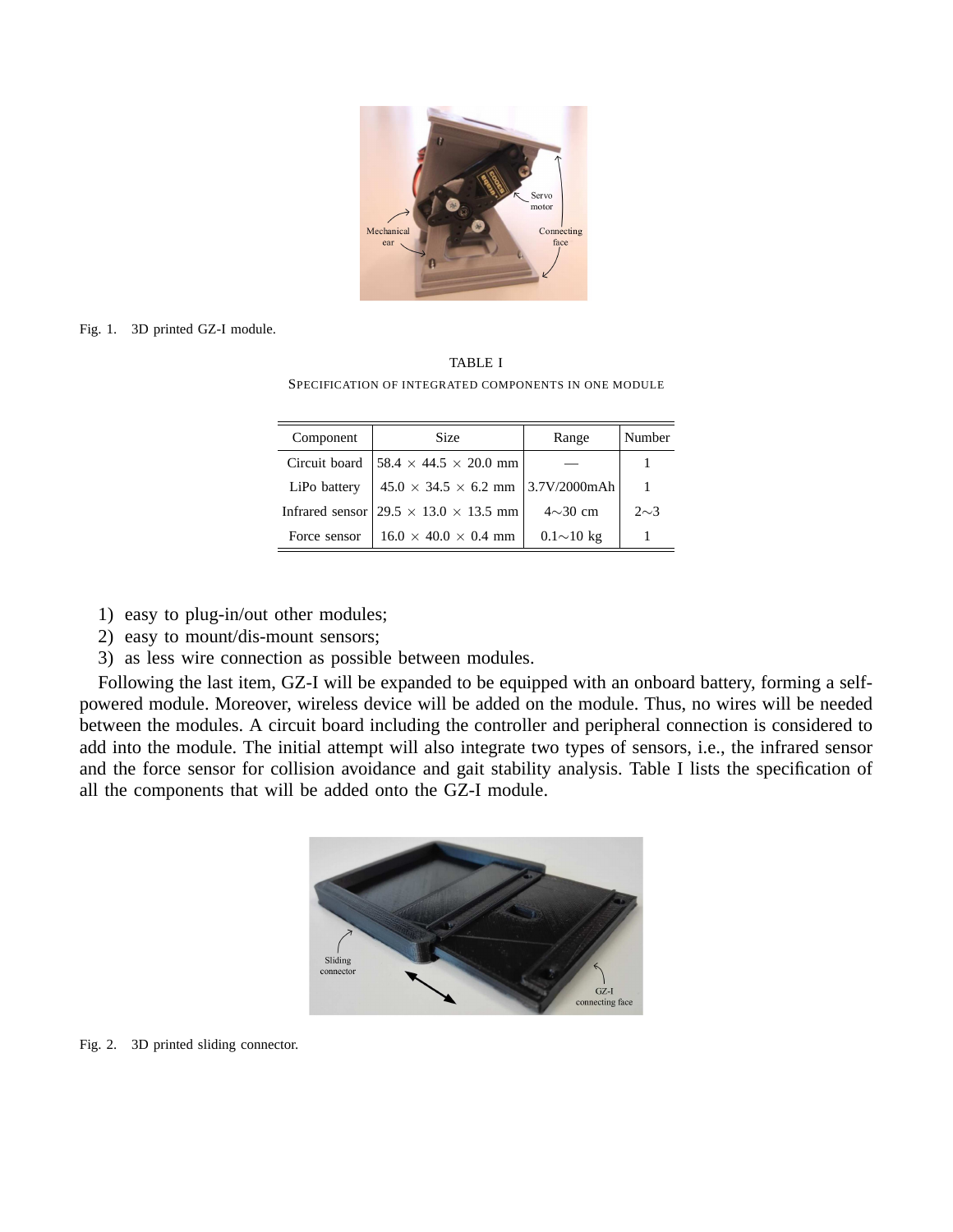

Fig. 3. Intermediate module. ① Battery housing; ② Battery holding hole; ③ Circuit board slot; ④ Infrared sensor slot; ⑤ Force sensor connection interface;  $\overline{6}$  GZ-I sliding connector.

# III. SCREW-LESS SOLUTION ON GZ-I MODULE

## *A. Sliding mechanism*

Sliding doors have been used for centuries. They are often found at mall entrances, cars and elevators. The sliding mechanism is beneficial to save space, because there is almost no room required when opening the door. More importantly, the mechanism is secure, since the door cannot be lifted out of its track.

Inspired by this, a 3D printing connector is developed, as shown in Fig. 2. The sliding connector can be nested on the connecting face of GZ-I, and use the material's strength and flexibility to hold the part in place. Because the sliding direction and the rotating axis of the servo motor is perpendicular, the connector is prevented from sliding out of the GZ-I module. The same mechanism will be used for module connection and sensor integration, as seen in Section III-B.

## *B. Intermediate module*

Considering that the GZ-I module is an open frame structure, it is not wise to add the sensors and the battery on the module directly, as it violates its simple structure principle. Therefore, an intermediate module is proposed, taking the following aspects into account:

- battery housing;
- circuit board housing;
- sensor holding;
- GZ-I connecting.

The intermediate module is  $66 \times 66 \times 49$  mm in size and can be printed as one fully part, as shown in Fig. 3. It is worth noting that the current version of the intermediate module only supports pitch-yaw connection of GZ-I modules, as depicted by  $(6)$  in Fig. 3.

Fig. 4a illustrates that the force sensor is glued on the back wall of the intermediate module, and its wire can go through  $(5)$  in Fig. 3 to connect to the controller. The battery box for the LiPo battery is designed in a way so that it could easily be inserted in and taken out. This is the only part of the intermediate module that does not directly uses the materials strength and flexibility to secure its position. Note that two holding pins are inserted into the two holding holes to fix the battery in its place, as seen in Fig. 4b. The circuit board can slide into the two horizontal slots on the left and right side of the faces until it touches the back face, as shown in Fig. 4c. The infrared sensors use the same principle to secure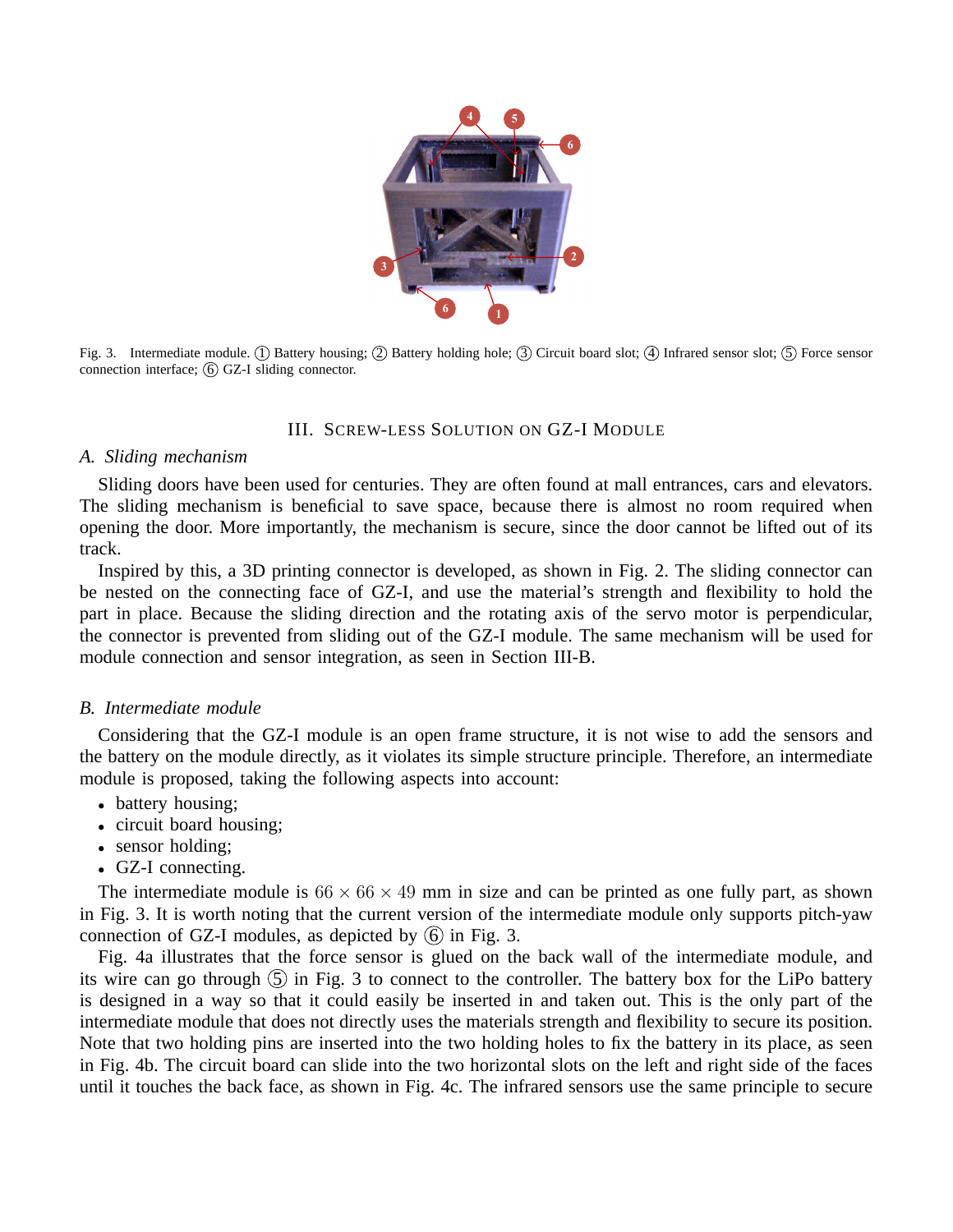

(a) Force sensor installation (b) Battery installation







(c) Circuit board installation (d) Infrared sensor installation



(e) GZ-I module connection

Fig. 4. Intermediate module assembly.



Fig. 5. Terminal module for head/tail infrared sensor mounting.

themselves. Vertical slots are designed so that the parts of the infrared sensor that are normally used to put a bolt through, can slide into the slots, as illustrated in Fig. 4d. In Fig. 4e, the sliding mechanism to secure the intermediate with the GZ-I module is presented. Notice that since the rotating axis of the GZ-I module and the sliding direction are orthogonal, the gravity will prevent the module from sliding out.

## *C. Terminal module*

The terminal module is special designed for mounting sensors such as infrared sensors and cameras at each ends, enabling the snake-like robot to perceive along its body length direction. For current prototype development, only infrared sensors are considered to be added on the terminal module.

Fig. 5 shows the terminal module. Again, by using of the sliding mechanism the mounted infrared sensor can be secured on it. In addition, the bottom plate of the terminal module is extended a little bit, so that it can connect to the sliding connector of the intermediate module from  $\overline{6}$  in Fig. 3.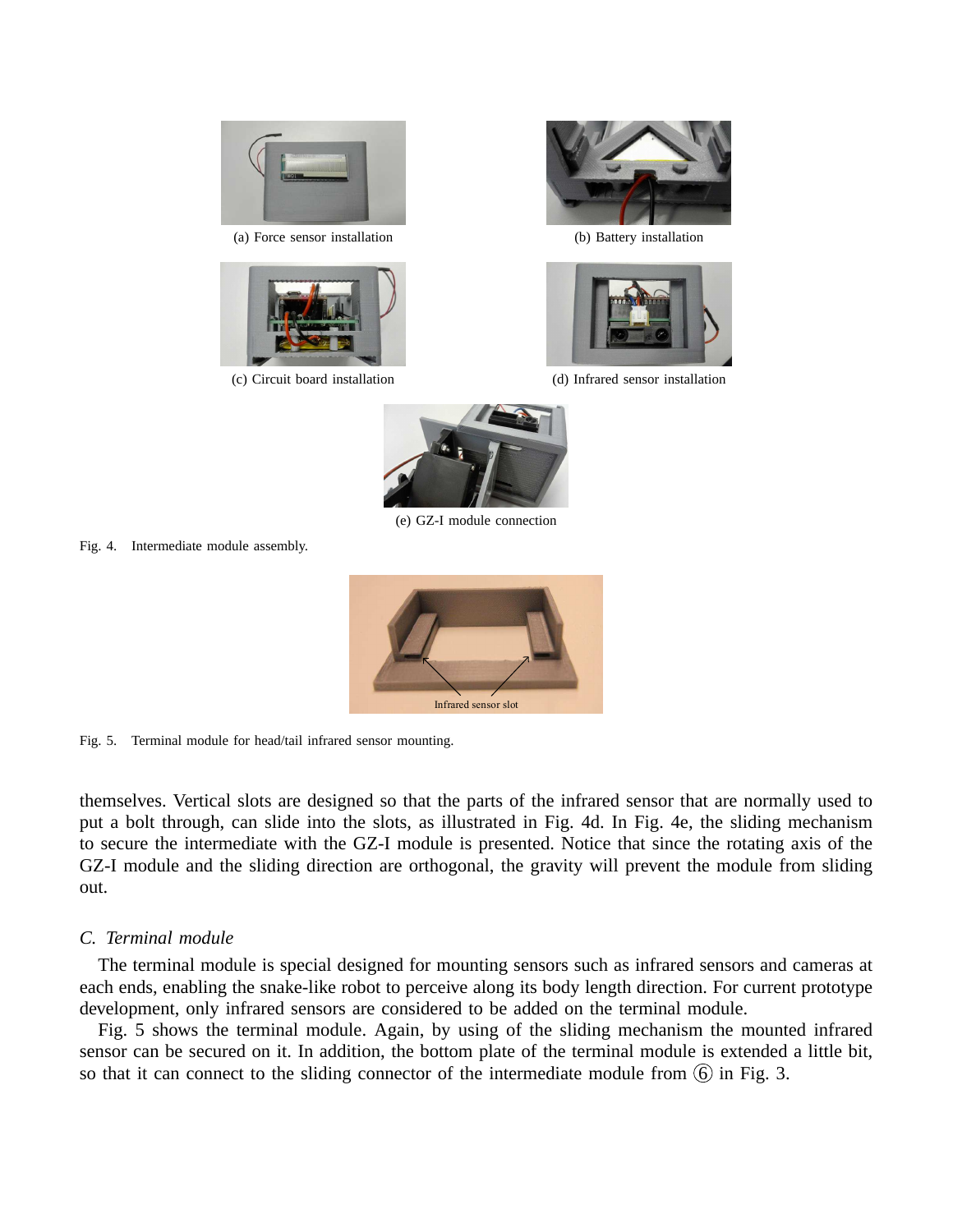

Fig. 6. Auxiliary module for connection between the GZ-I module and the terminal module.

TABLE II SPECIFICATION OF THE SNAKE-LIKE ROBOT IN FIG. 7

| Snake-like<br>robot | Component | GZ-I                         | Intermediate | Terminal | Auxiliary | LiPo    | Infrared | Force  |
|---------------------|-----------|------------------------------|--------------|----------|-----------|---------|----------|--------|
|                     |           | module                       | module       | module   | module    | battery | sensor   | sensor |
|                     | Number    |                              |              |          |           |         | 12       |        |
|                     | Dimension | $66 \times 66 \times 615$ mm |              |          |           |         |          |        |
|                     | Weight    | 950g                         |              |          |           |         |          |        |

Because an intermediate module pairs with a GZ-I module, it indicates that after the assembly of a snake-like robot, one end will be an intermediate module and the other end must be a GZ-I module. Considering there are no connectors between the GZ-I module and the terminal module, an auxiliary module is designed to address their connection, as depicted in Fig. 6.

# *D. Assembly of a snake-like robot*

If the controller on the intermediate module is capable of wireless communication, no wires are required between modules. As a result, a snake-like robot can be easily assembled based on the intermediate module, the terminal module and the auxiliary module, without needing any screws, bolts and nuts. Fig. 7 shows a pitch-yaw connected snake-like robot as an example of the screw-less connection result. Its specification is listed in Table II. The snake-like robot will also be used for experimental verification in Section V.



Fig. 7. Screw-less assembly of a snake-like robot.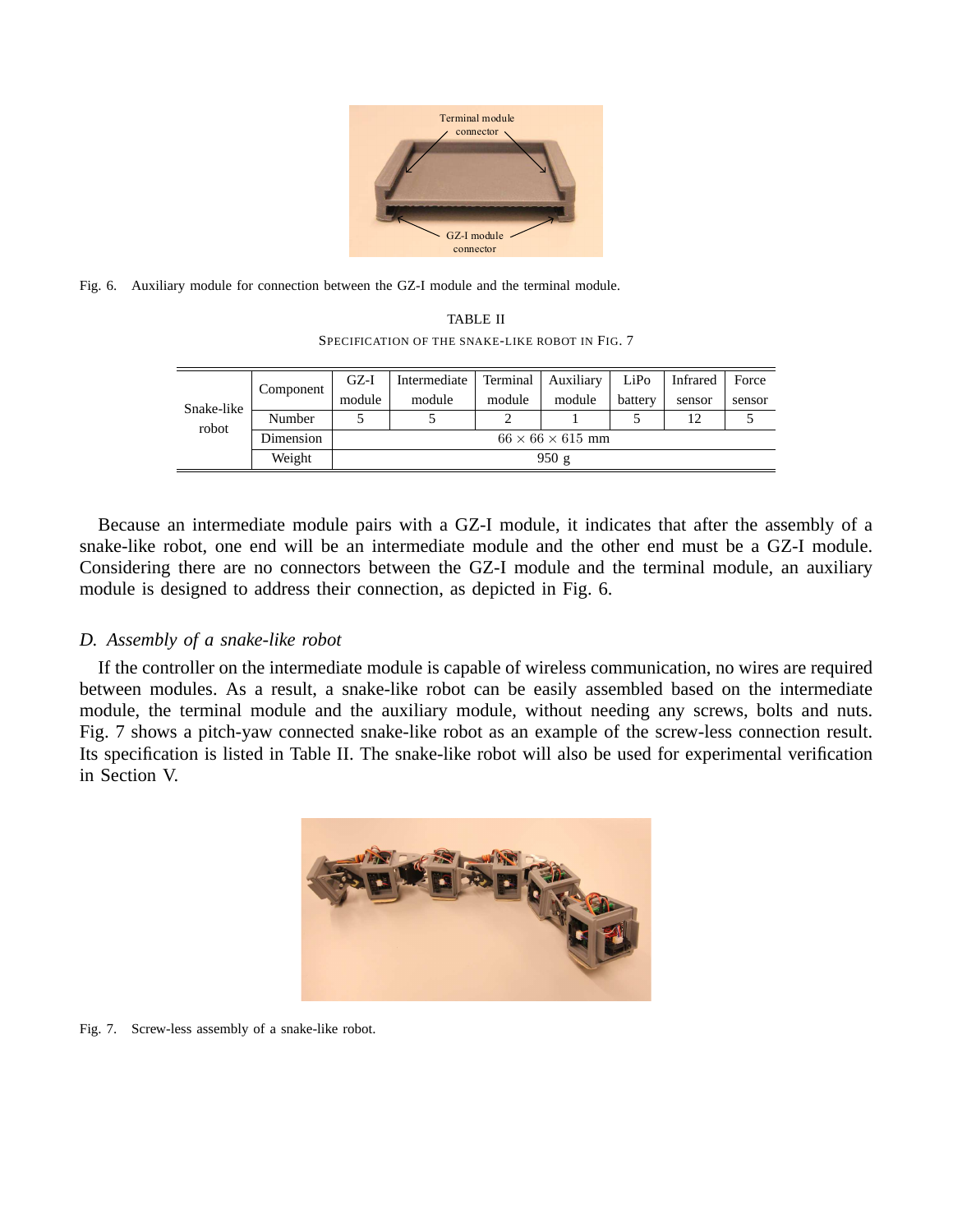

Fig. 8. Circuit board with an ESP32 Thing plugged in.

# IV. HARDWARE AND SOFTWARE DEVELOPMENT

## *A. Hardware development*

A relative new micro-controller called "ESP32 Thing" [16] is selected as the controller of the system. The reasons lie two twofold. First, it contains the WiFi transceiver to satisfy the requirement of screw-less solution. Second, the ESP32 Thing has rich I/O resources and integrated LiPo battery charger, which means the system has the ability for expansion.

To simply the connection between the ESP32 Thing, the battery and the sensors, a circuit board is developed, as shown in Fig. 8. Its dimension can be seen in Table I. For the battery, there are two groups of pins utilized, one for the ESP32 Thing, and the other for the circuit board and thereby for the sensors and the servo motor attached. Because the ESP32 Thing has a working voltage of 3.3V while the servo motor works at 5.0V, a step-up regulator is used to guarantee the servo motor can generate enough force/torque. In addition, a mosfet is added in the circuit board for energy saving, which enables the infrared sensors only when they are about sensing. This will save up to 60% power consumption.

### *B. Software development*

Considering each ESP32 Thing in the intermediate module contains a Wifi transceiver, it is possible to build up a local area network (LAN) through a router, so that the communication can be made between not only the ESP32 Thing, but also any other devices such as personal computer (PC) and mobile phone that can access the router.

In this project, a control system is developed on a PC and the ESP32 Thing towards the goals including:

- real-time sensor data transmission and collection
- gait generation and parameter adjustment
- advanced control algorithm for adaptive locomotion

Fig. 9 depicts a master/slave structure for data transmission, interaction and control between the master on the PC and the slaves on each ESP32 Thing. The user datagram protocol (UDP) is used taking the communication efficiency into account. The master plays two roles in the system. First, it listens to a service port to receive UDP packets which contains sensor data information from the slaves. The data will be parsed for either visualization in a real-time manner or being further filtered to support advanced control algorithms. Second, by comprehensively analyzing the sensor data, a responding gait can be generated, which contains the motor angles for each slave. These motor angles will be coded in a fixed array in a UDP packet and then broadcast out to the whole network.

For the slave side, accordingly, there are two functions implemented on the ESP32 Thing. The first one is to formulate the sensor data in a specific sequence in a UDP packet and send it out once the timer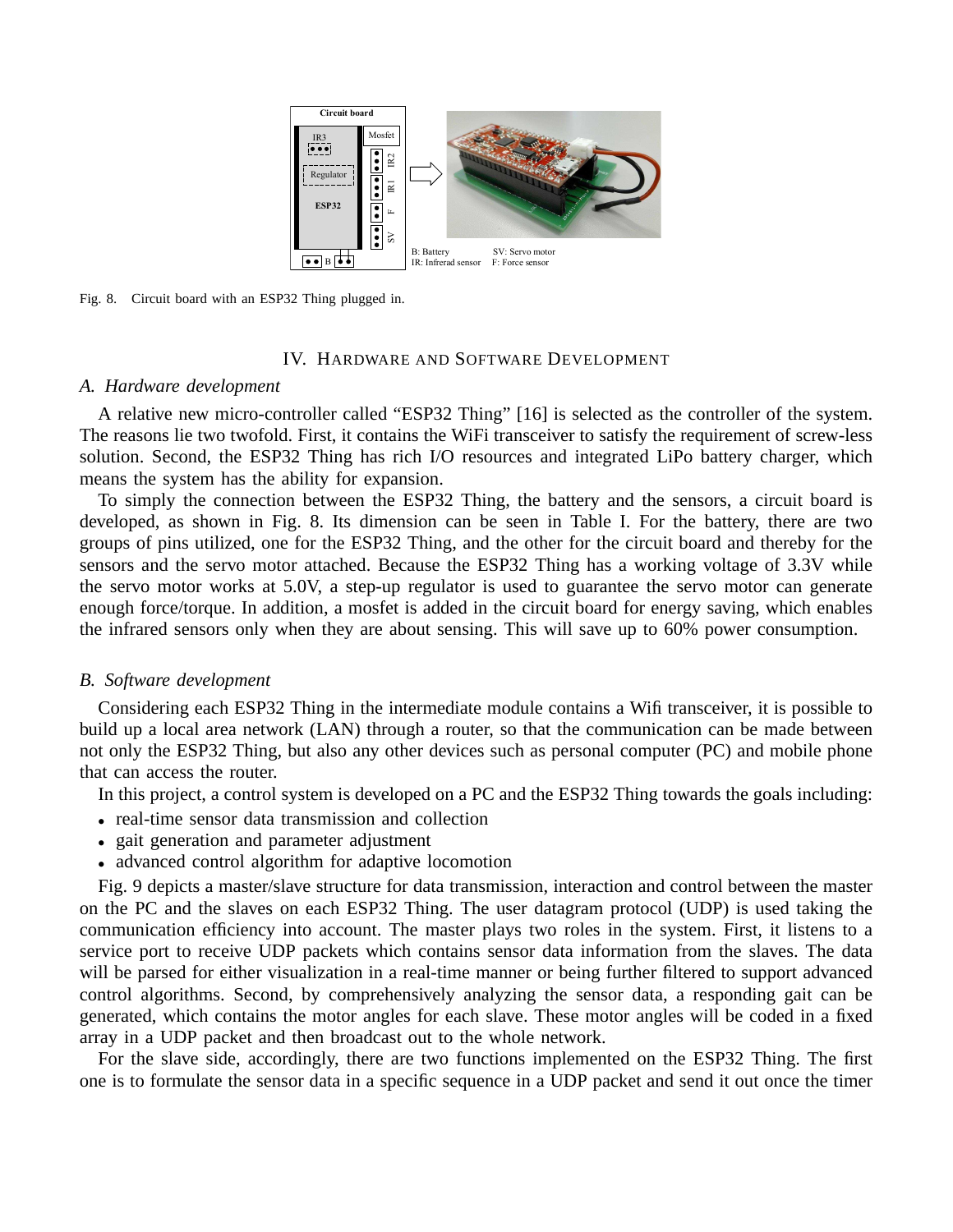

Fig. 9. Control system structure.



Fig. 10. Snapshots of onsite sidewinding locomotion experiment in one period. The red line is used as a reference for observing displacement.

used for regular sensor data transmission is expired. The other function is to parse the broadcast packet from the master to extract the desired motor angle for the corresponding servo motor; then set a proper PWM signal to drive the servo motor to the desired position.

As a result, the control/monitoring of the snake-like robot is able to be performed from the PC. Currently, we have achieved sensor data collection and gait generation for the snake-like robot. The control algorithm for adaptive snake-like locomotion is still under development. Since this part of work is beyond the concern of this paper, we leave it aside and put it as future work.

## V. EXPERIMENT

An experiment was carried out to investigate the locomotive capability of the assembled snake-like robot, and thus proof the effectiveness of the screw-less solution. The five DOFs snake-like robot (two modules in yaw direction and the other three in pitch direction) shown in Fig. 7 was used as the test-bed of the experiment. The goal of the experiment is to realize sidewinding locomotion on the snake-like robot, while guaranteeing sensor data collection to the PC.

Sidewinding is a sideways type of locomotion that is used by snakes when moving on the sandy surfaces of the desert [17]. First, the snake lifts its head off the ground and sets it down a short distance away. Then, the rest of its body follows the path of the head with a constant phase difference. The movement repeats and leaves a series of disconnected sand tracks on the surface.

To replicate the behavior onto the snake-like robot, the control sequence of these modules needs to be considered. Inspired by the central pattern generators (CPG) that is responsible for coordinated pattern of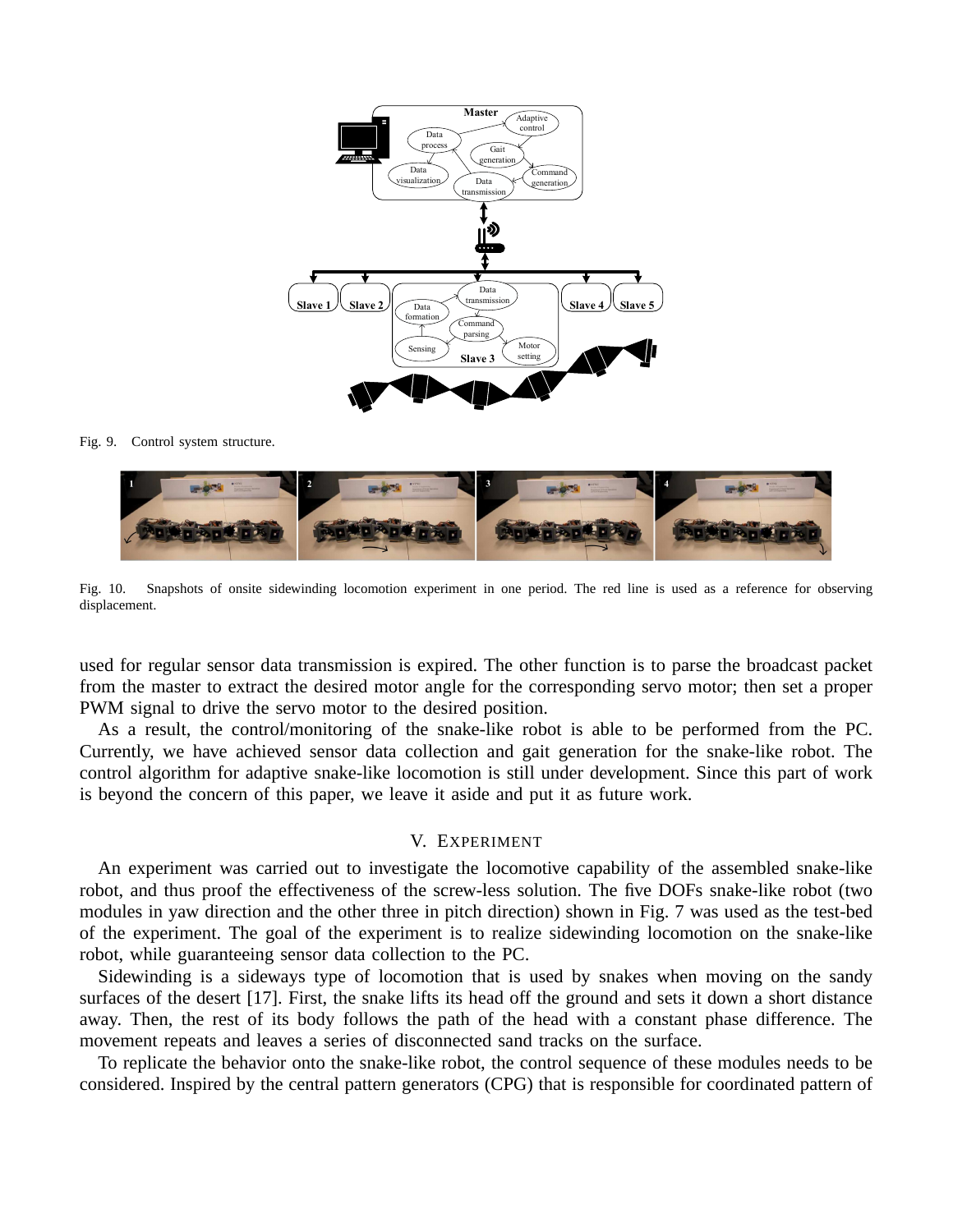

Fig. 11. Raw sensor data from the head module.

rhythmic activity generation, many CPG-based methods have been proposed and applied on bio-inspired robots for gait generation [18]–[20]. Here, we follow the work [21] and use two groups of sine generators for gait implementation:

$$
\begin{cases} \theta_p(i,t) = A_p \cdot \sin(\omega t + (i-1)\phi_p/2), & i \in \{1,3,5\} \\ \theta_y(i,t) = A_y \cdot \sin(\omega t + (i-2)\phi_y/2 + \psi_{py}), & i \in \{2,4\} \end{cases}
$$

where  $\theta$  is the reference angle for the module joint; A represents the amplitude;  $\omega$  denotes the angular frequency;  $\phi$  represents the phase difference within one group of the sine generators; and  $\psi$  indicates the phase difference between the pitch and the yaw groups of sine generators.

Fig. 10 shows the video snapshots for the onsite experiment. The sidewinding locomotion was realized with parameters  $A = 15$ ,  $\omega = 2.5$ ,  $phi = 2.1$  and  $\psi = 0.2$ . Two body waves are presented: one leads to the robot's modules lifting and moving one by one from the head (left) to the tail (right); the other results in lateral movement towards the camera. The raw sensor data was succeeded to be collected. For simplicity, Fig. 11 only depicts the raw data from the front infrared sensor and the force sensor on the head module. The result reveals that the two sources of data are anti-phase, and both of them have a period about 2.5s, which is consistent to the period of the sine generator.

As a result, we conclude the screw-less solution is useful for the snake-like robots and applicable in real applications.

## VI. CONCLUSION

In this paper, we emphasize a screw-less solution that facilitates snake-like robot assembly and sensor integration. Taking the simple GZ-I module as basis, two types of modules are special designed, including the intermediate module for holding sensors, micro-controllers and batteries, and the terminal module for mounting sensors at each end of the robot. Both of them make use of the sliding mechanism to add sensors and connect the GZ-I module, as a result achieving assembling the robot without any tools. A circuit board is developed to connect all the hardware together. Based on that, a software with a masterslave structure is implemented, which enables sensor data collection and the GZ-I module actuation from a remote computer. An onsite experiment about sidewinding locomotion shows the effectiveness of the proposed method.